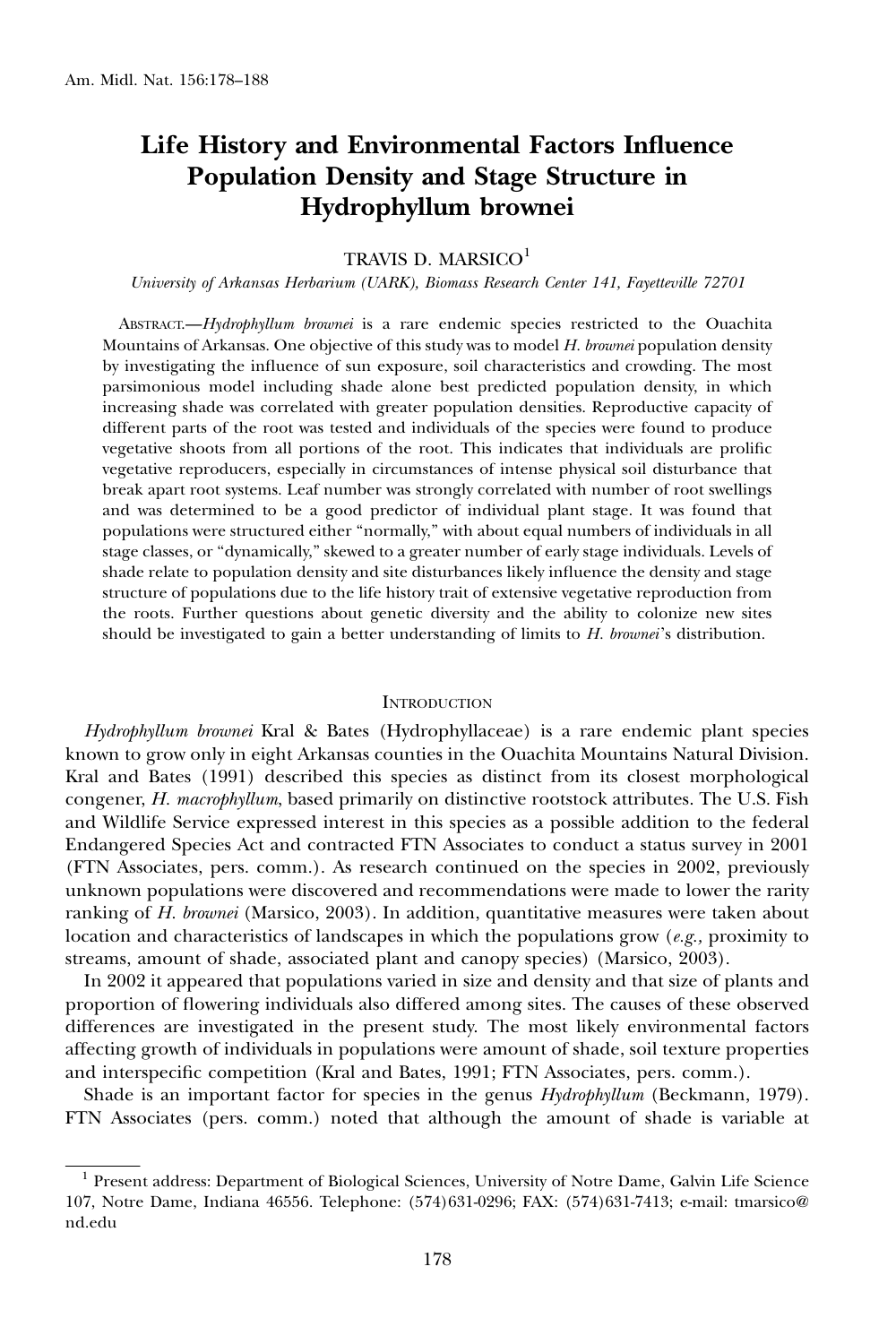

FIG. 1.—Map of Hydrophyllum brownei study sites showing Arkansas counties and National Hydrography Database basins

H. brownei sites, all populations grow under riparian hardwood shade. Soil texture also seemed important because both Kral and Bates (1991) and FTN Associates (pers. comm.) noted that populations grow in silt-loams with varying fractions of sand and clay. Soil texture may be a single measurement for the complicated relationship between soil moisture and mineral content because soils high in clay hold more minerals (due to clay particle composition and negative charge of the particles) and more moisture (due to the small size of the particles and pores and the large surface area of the particles) (Brady and Weil, 2000). Kral and Bates (1991) and FTN Associates (pers. comm.) discussed the frequency with which H. brownei is found growing in a rocky or gravelly substrate and suggested that this species was well adapted to rocky soils. Several populations considered (subjectively) vigorous in 2002 were found rooted in soil lacking gravel. Therefore, investigating the role of gravel in population density was thought to be important. Hydrophyllum brownei plants appeared to be less vigorous and in fewer number in areas where they were crowded by other species, indicating that interspecific competition may play a role in the species' distribution and abundance.

The purpose of this research was to investigate those factors thought to be important in explaining Hydrophyllum brownei population density and gain an understanding of the population structure and capacity for vegetative reproduction. Understanding stage structure in plant populations may provide insight on population dynamics of the species, indicating whether the species is expanding, stable or declining (Aguraiuja et al., 2004). The results provide state and federal agencies with information for monitoring H. brownei populations and managing land.

#### **METHODS**

Field research.—The study area is located in the Ouachita Mountains region of west-central Arkansas (Fig. 1). Study populations were located near with the Cossatot River (Howard, Polk and Sevier counties), Big Fork Creek (Polk County), Caddo River (Montgomery County), Polk Creek (Montgomery County), Collier Creek (Montgomery County) and Mazarn Creek (Garland County) (Fig. 1). The six streams were classified into three basins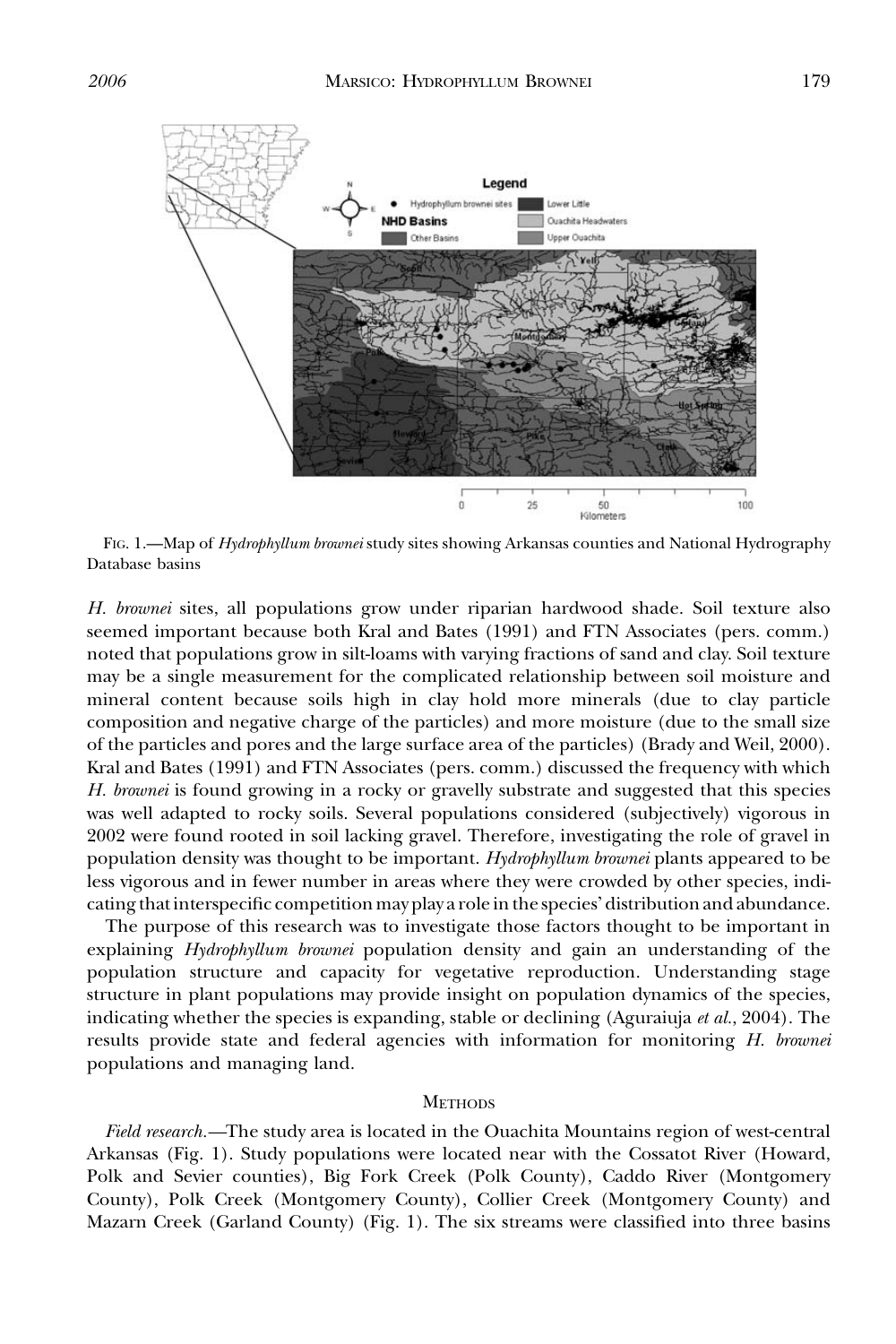based upon the National Hydrography Dataset: the Lower Little Basin, Ouachita Headwaters Basin and Upper Ouachita Basin (Fig. 1). In 2003 field data were gathered on eight days between 25 April and 8 May. Thirteen populations were randomly selected (in addition to one non-randomly selected pilot site in Sevier County) to be visited in the 2003 season (Fig. 1). Upon arrival to an Hydrophyllum brownei site, the population was located and assessed for its approximate boundaries. Once population boundaries were identified, a starting point for a transect was determined using a randomly generated value. Afterward, numbered flags were placed along a transect parallel to the stream course. Flags were placed so that 0.5-m<sup>2</sup> rings centered on adjacent flags would not overlap (*i.e.*, no closer than approximately 0.8 m apart). However, flags were not placed in a uniform manner because there were often gaps in the population, and every flag needed to be centered on a set of H. brownei individuals. One hundred flags were placed along the transect(s) in most populations. If the end of the population was reached before all 100 flags were placed, a random number was used to step farther away from the stream to establish additional transects until all 100 flags were used, unless the site was too small to support placement of all 100 flags.

The method described above was followed until a maximum number of flags was placed. Since some sites were larger and thus received more flags, a proportional sampling scheme was developed such that if 2 to 25 flags were placed, two randomly selected flags were sampled; if 26 to 50 flags were placed, three were sampled; if 51 to 75 were placed, four were sampled; and if 76 to 100 were placed, five samples were taken. The first set of non-repeating randomly generated numbers was used to choose which numbered flags would be sampled.

A 0.5-m<sup>2</sup> ring was centered on a selected flag to create a study plot. Within a plot, all Hydrophyllum brownei individuals were counted, along with the number of leaves of each. Flowering status was recorded also. After 22 plots had been sampled (five populations), it was decided that the number of root swellings on each plant would provide valuable information about the population. It was impossible to collect the rootstock on every individual as the substrate was sometimes gravelly or the plants were deeply rooted. However, great care was taken when removing plants from the soil to avoid losses of root swellings and allow for accurate counts. Except for a few individuals taken from one population for the vegetative reproduction experiments (see below), all individuals were returned to the sampling area after counts were made. This allowed for the possibility of survival of the sampled individuals of this perennial species, since regrowth from rootstock is likely in the subsequent season (see vegetative reproduction results).

In addition to measurements on plants, a measure of physical parameters was also taken. A concave spherical densiometer was used at approximately one meter above the ground to determine the percent canopy cover at a given plot. The herbaceous cover in each plot was visually estimated for the percent bare ground, Hydrophyllum brownei and other species. A 2000-ml soil sample was collected at the center of each plot. The soil sample was sifted onsite to separate out the gravel portion (if any) and the sifted portion was placed in a standard labeled soil box for later physical (soil texture) analysis. The gravel portion was taken to the adjacent stream and fully sifted and washed of organic debris and fine earth fraction. The remaining gravel was placed into a container filled with water, and the water that spilled over was collected. Displaced water was poured into a 500-ml graduated cylinder to provide a measure of gravel volume in a 2000-ml soil sample. The measure was used to estimate percent gravel in each soil sample.

Soil particle size analysis was determined by following the standard procedure for the hydrometer method (Ashworth  $et al., 2001$ ). The method uses a dispersing solution to break up conglomerated soil particles. The soil and dispersing agent was filled up to one liter with distilled water. The mixture was then shaken and a hydrometer, which measures solution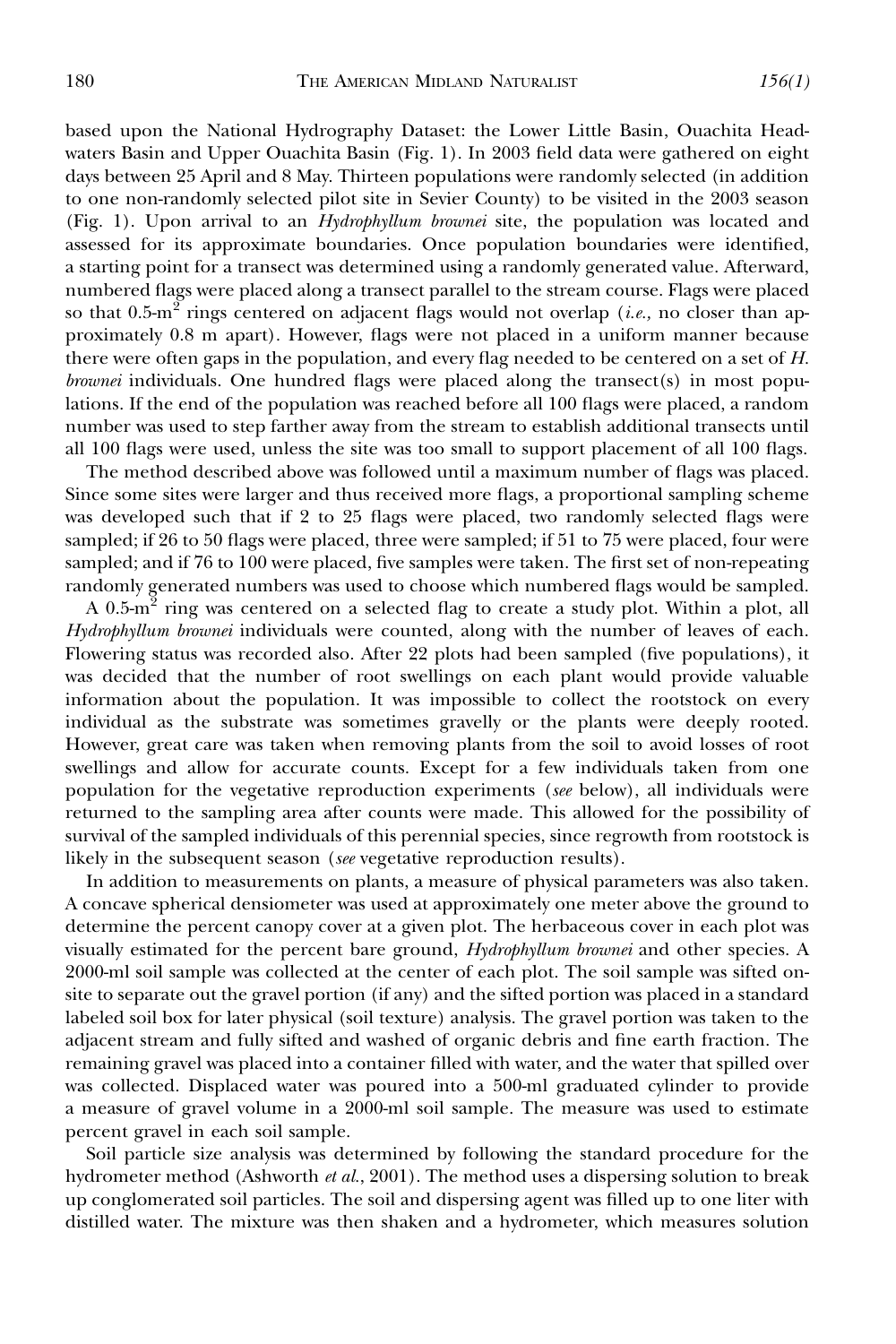density, was inserted into the solution 40 s and then again 6 h after end-over-end mixing. The 40 s reading provided a raw measure for the amount of sand in the mixture and the 6 h reading provided the amount of clay. Percent silt was determined by subtracting the percent sand and clay from 100. A blank solution was used to standardize readings. Except for use of sodium hexaphosphate as a dispersing agent, the methods in Ashworth  $et al. (2001)$  were closely followed. Sodium hexaphosphate, used in this analysis, has been used in the past (Day, 1965; Gee and Bauder, 1986) and is a similar dispersing agent to the tetrasodium pyrophosphate decahydrate suggested by Ashworth et al. (2001).

Modeling.—Before fieldwork commenced, an a priori set of models was developed to evaluate differences in population density. Models were based on Hydrophyllum brownei life history (Kral and Bates, 1991; FTN Associates, pers. comm.) and the life histories of other Hydrophyllum species (Constance, 1942; Beckmann, 1979). The variables used in the modeling were: (1) percent shade over each plot, (2) percent gravel in a substrate sample, (3) percent sand in the substrate sample (clay values were similar for all sites), (4) percent cover of non- H. brownei species in each plot and (5) the stream basin in which the populations were growing. The global model used to evaluate population density included all main effects and a single interaction term. Candidate models were nested within the global model, and each contained one or more main effects and one model included the interaction between canopy shade and the cover by other species. Candidate model selection using Akaike's Information Criterion (AIC) is more appropriate for this type of observational study than is null hypothesis testing. For the analysis of the data,  $AIC_c$  [Akaike Information Criterion AIC adjusted for small sample size] was employed to rank the candidate models. In SAS (SAS Institute, 1999), PROC GENMOD was used to determine the log-likelihood of each model. A negative binomial distribution was used when modeling number of plants to account for overdispersion. The values obtained were then used in the formula  $AIC_c =$  $-2l + 2K$  [n/(n - K - 1)], in which l = the log-likelihood of the parameter given the data and model,  $K =$  the number of estimable parameters and  $n =$  number of populations.  $\Delta_i$  values, representing the difference in the minimum AIC<sub>c</sub> and the AIC<sub>c</sub> for each model, were then ranked to determine the best of the candidate models. The Akaike weight  $(w_i)$ was obtained to provide a measure of the weight of evidence in favor of the best model (of the candidates developed) being selected, and then the evidence ratio was solved for, allowing for the best model to be compared to the others (Burnham and Anderson, 2002).

Population stage structure.—Root swelling number may be the best indicator of an individual's age, in which older individuals have a greater number of swellings (Kral and Bates, 1991). However, an exact relationship between root swelling number and plant age is unknown; therefore, plant "stage" was the metric used to compare populations (Gurevitch et al., 2002). Further evidence that the perennial habit of Hydrophyllum brownei is documented in its rootstock is found in the morphology of root swellings themselves. Root swellings can be differentiated into two age classes. It was determined that dark colored swellings have developed a compact periderm layer (secondary growth). It was observed that this secondary growth darkens the swellings lower on the root axis. Flesh-colored swellings, which develop on the highest fascicle of the rootstock, are younger than the darker swellings. Root swellings were counted with the understanding that swelling number increases with and individual's age/stage. However, the number of root swellings was obtained on less than one-half of the individuals measured. Correlation analysis was used to determine that the number of leaves per individual was an acceptable substitute for root swellings in classifying plants into stages. The proportion of plants at each site with a given leaf number was plotted to determine how individuals were distributed within and among sites. A chi-square test was used to assess differences in population stage structure.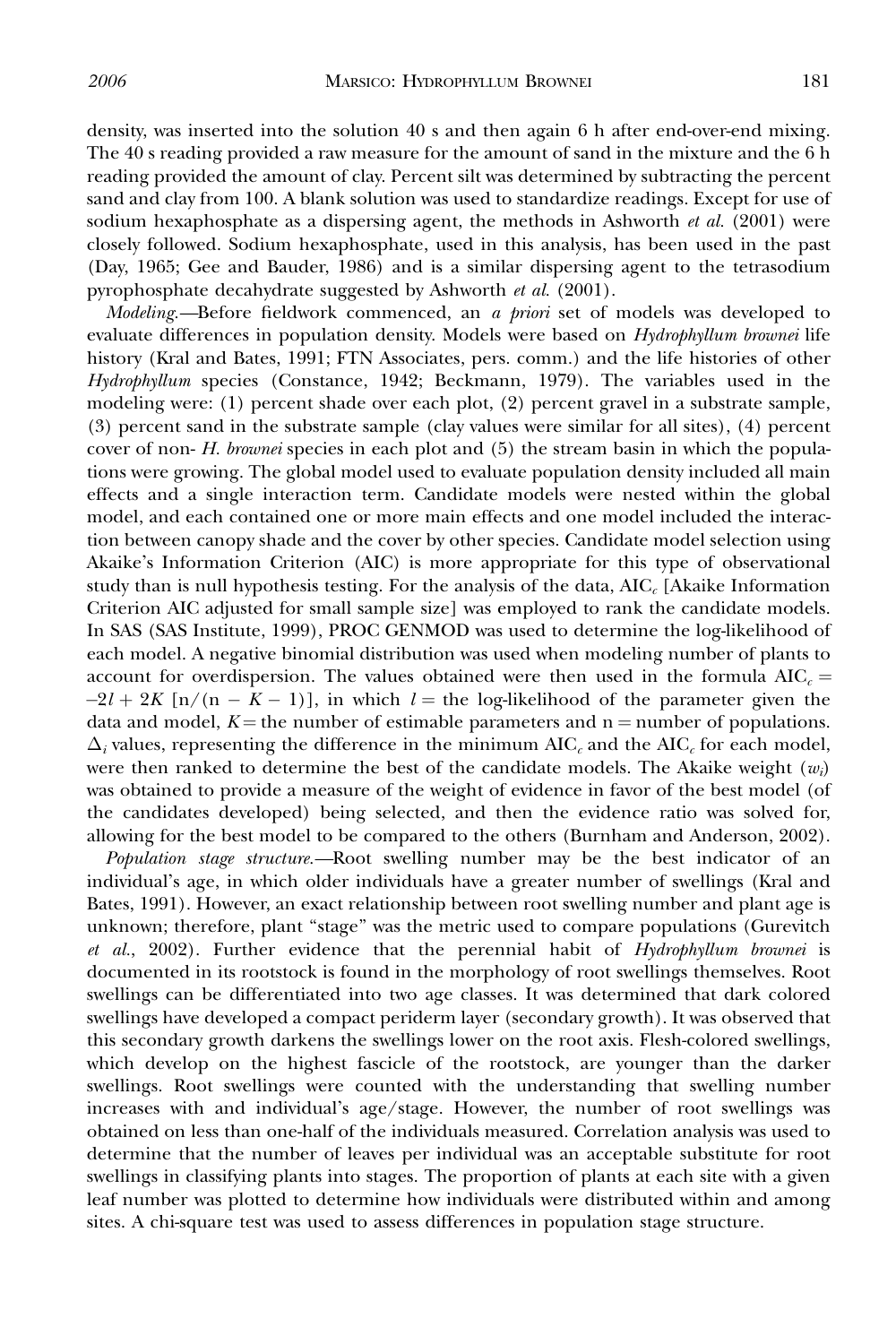TABLE 1.—Summary table of measurements taken on the 14 populations studied. Values shown are population mean estimates followed by the standard deviation. Codes for basins are as follows:  $OH =$  Ouachita Headwaters,  $UO =$  Upper Ouachita,  $LL =$  Lower Little

| Density<br>$(\text{plants}^*\text{m}^{-2})$ | $%$ shade                     | $\%$ gravel $\%$ sand                         |                 | $%$ cover<br>(by other spp.) Basin |                | No.<br>leaves                     | No. root<br>swellings          | %<br>flowering |
|---------------------------------------------|-------------------------------|-----------------------------------------------|-----------------|------------------------------------|----------------|-----------------------------------|--------------------------------|----------------|
| $22.4 \pm 14.8$                             | $99.0 \pm 1.2$                | $5.6 \pm 5.3$                                 | $61.4 \pm 12.5$ | $62.4 \pm 25.7$                    |                | OH $2.4 \pm 7.3$ 3.9 $\pm$ 2.2    |                                | 0.0            |
| $38.4 \pm 23.6$                             |                               | $99.8 \pm 0.2$ 23.9 $\pm$ 15.2 76.8 $\pm$ 8.4 |                 | $42.4 \pm 24.9$                    |                | OH $2.2 \pm 1.6$ 5.7 $\pm$ 3.2    |                                | 14.6           |
| $18.0 \pm 2.8$                              | $99.3 \pm 1.3$                | $0.0 \pm 0.0$                                 | $56.6 \pm 4.2$  | $82.5 \pm 3.5$                     |                |                                   | OH $2.3 \pm 1.2$ 5.9 $\pm$ 5.6 | 5.6            |
| $13.6 \pm 10.4$                             | $95.4 \pm 5.5$                | $3.4 \pm 3.7$                                 | $63.0 \pm 11.4$ | $70.6 \pm 28.9$                    |                | UO $1.8 \pm 1.1$ $5.3 \pm 3.2$    |                                | 5.9            |
| $22.8 \pm 7.3$                              |                               | $95.0 \pm 9.9$ 37.6 $\pm$ 13.3 71.2 $\pm$ 9.4 |                 | $58.4 \pm 12.1$                    |                | $110 \t2.4 \t1.6$                 | NA.                            | 14.0           |
| $55.0 \pm 43.8$                             | $97.7 \pm 2.2$ 12.3 $\pm$ 6.7 |                                               | $60.9 \pm 6.4$  | $45.0 \pm 14.1$                    |                | $UO \t2.0 \pm 1.2$                | NA                             | 1.8            |
| $31.5 \pm 21.4$                             | $84.1 \pm 4.1$                | $4.5 \pm 3$                                   | $39.6 \pm 5.5$  | $43.3 \pm 31.7$                    |                | $100 \t3.3 \pm 2.1 \t6.9 \pm 4.3$ |                                | 20.6           |
| $38.0 \pm 24.6$                             |                               | $96.7 \pm 4.2$ 18.7 $\pm$ 12.7 56.2 $\pm$ 9.4 |                 | $40.6 \pm 28.8$                    |                | $100 \t2.0 \pm 1.3$               | NA.                            | 3.2            |
| $21.2 \pm 20.3$                             | $98.8 \pm 1.5$                | $9.3 \pm 5.9$                                 | $70.2 \pm 7.6$  | $43.0 \pm 31.1$                    |                | UO $3.1 \pm 1.9$ 5.7 $\pm 3.2$    |                                | 13.2           |
| $17.5 \pm 9.3$                              | $98.6 \pm 1.5$                | $0.8 \pm 1.2$                                 | $59.5 \pm 21.1$ | $48.8 + 8.5$                       | $\overline{U}$ | $4.9 \pm 5.5$ 6.2 $\pm$ 3.7       |                                | 28.6           |
| $30.4 \pm 21.4$                             | $95.7 \pm 2.9$                | $0.0 \pm 0.0$                                 | $53.0 \pm 1.8$  | $54.0 \pm 23.0$                    | LL.            | $3.0 \pm 1.9$                     | NA.                            | 6.6            |
| $133.6 \pm 116.4$ 98.4 $\pm$ 2.6            |                               | $0.0 \pm 0.0$                                 | $68.7 \pm 2.0$  | $20.0 \pm 36.4$                    | LL.            | $1.7 \pm 1.2$ $2.7 \pm 2.1$       |                                | 2.4            |
| $59.2 \pm 19.0$                             | $93.2 \pm 3.6$ 0.05 $\pm$ 0.1 |                                               | $60.6 \pm 1.8$  | $61.6 \pm 18.7$                    | LL.            | $2.3 \pm 1.5$                     | NA.                            | 0.0            |
| $24.4 \pm 19.0$                             | $99.3 \pm 0.9$                | $0.5 \pm 0.9$                                 | $61.2 \pm 8.9$  | $54.4 \pm 36.3$                    |                | OH $2.2 \pm 1.8$ 4.9 $\pm 2.9$    |                                | 6.6            |

Vegetative reproduction.—For the purpose of determining the ability of Hydrophyllum brownei to reproduce vegetatively from its rootstock and root swellings, several individuals were collected from one of the sampled populations to use in a growth experiment. Roots were assigned to one of five treatments and were planted in experimental pots. The treatments included: (1) a single large rootstock with root swellings attached, (2) four or five sets of two root swellings joined by roots but without main rootstock, (3) six rootstocks stripped of their root swellings, (4) 15 individual flesh-colored root swellings or (5) 20 individual dark brown or black root swellings. The two different root swelling color types (in treatments 4 and 5) are based upon epidermis morphology as described above and they represent swellings in two different age classes. None of the experimental rootstocks had associated stem or leaf material at the time of planting in mid-May. The pots were placed outside and watered regularly. The pots were left outside throughout the next year, and only covered with straw for extra protection from cold during the winter months. Plants emerged in March 2004 and were counted and assessed in April.

#### **RESULTS**

Field research.—Table 1 summarizes measurements obtained in the field. Environmental factors differed in their variability within and among populations. Levels of gravel and sand were highly variable among sites. Some populations grew on substrates containing no gravel, whereas other localities had areas where the soil was very rocky. Percentages of sand were more differentiated among sites than within them, though all localities ranged from  $\sim$ 40–80% sand in the soil. The percent cover by other species, a metric for interspecific competition, varied widely within and across sites. The amount of shade was high at all sites (a minimum of 84% canopy shade) and values varied little within sites. Population density mean estimates ranged from 14 to 134 plants/ $m^2$ , with the majority of the populations having between 20 and 40 plants/m<sup>2</sup>. Two populations had none of the sampled individuals attempting sexual reproduction and most of the populations had flowering estimates under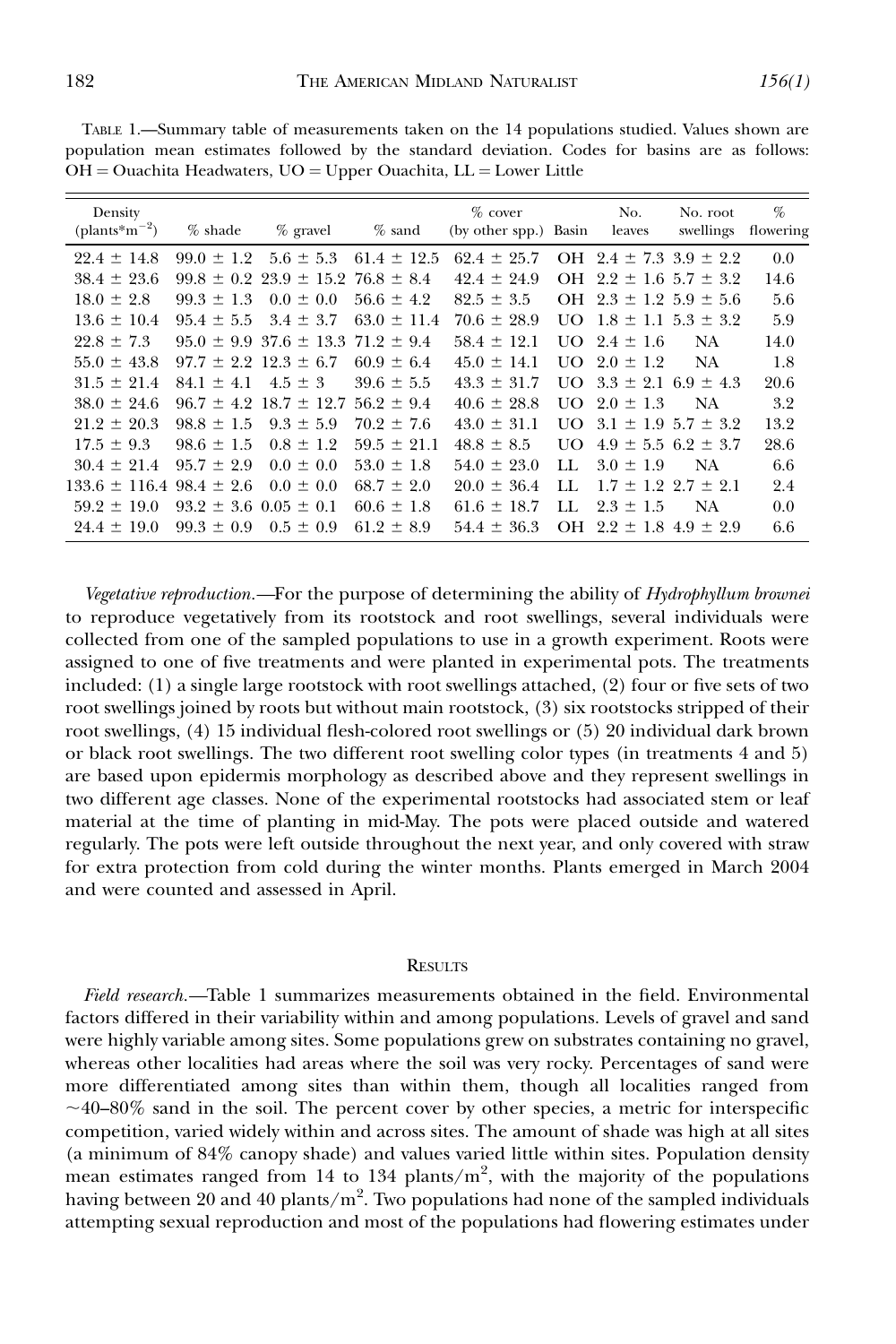| Model notation                                   | Model form                                                                                                                                  | Model description                                                                                                                                                                                                   |  |  |  |
|--------------------------------------------------|---------------------------------------------------------------------------------------------------------------------------------------------|---------------------------------------------------------------------------------------------------------------------------------------------------------------------------------------------------------------------|--|--|--|
| Global                                           | $\beta_0 + \beta_1$ (shade) + $\beta_2$ (gravel) +<br>$\beta_3$ (sand) + $\beta_4$ (cover) +<br>$\beta_5$ (shade*cover) + $\beta_6$ (basin) | Responses differ by % shade,<br>$\%$ gravel in substrate, $\%$ sand in<br>substrate, % coverage of other<br>species, the interaction between<br>% shade and % coverage of<br>other species, and the<br>stream basin |  |  |  |
| Shade                                            | $\beta_0 + \beta_1$ (shade)                                                                                                                 | Responses differ by % shade                                                                                                                                                                                         |  |  |  |
| Shade, Cover                                     | $\beta_0 + \beta_1$ (shade) + $\beta_4$ (cover)                                                                                             | Responses differ by % shade and<br>$\%$ cover                                                                                                                                                                       |  |  |  |
| Shade*Cover<br>$\beta_0 + \beta_5$ (shade*cover) |                                                                                                                                             | Responses differ by the<br>interaction between %<br>shade and % cover                                                                                                                                               |  |  |  |
| Shade, Sand                                      | $\beta_0 + \beta_1$ (shade) + $\beta_3$ (sand)                                                                                              | Responses differ by % shade<br>and $\%$ sand                                                                                                                                                                        |  |  |  |
| Shade, Sand, Cover                               | $\beta_0 + \beta_1$ (shade) +<br>$\beta_3$ (sand) + $\beta_4$ (cover)                                                                       | Responses differ by % shade,<br>$\%$ sand, and $\%$ cover                                                                                                                                                           |  |  |  |
| Drainage                                         | $\beta_0 + \beta_6$ (basin)                                                                                                                 | Responses differ by stream basin                                                                                                                                                                                    |  |  |  |
| Gravel                                           | $\beta_0 + \beta_2$ (gravel)                                                                                                                | Responses differ by % gravel                                                                                                                                                                                        |  |  |  |

TABLE 2.—Notation, form and description of candidate models used to evaluate Hydrophyllum brownei population density

10% of the population. One population, however, had and estimate of nearly 30% of its individuals flowering.

Model selection and inference.—Table 2 provides a description of the candidate models used in model selection. Model selection results for plant density included two plausible models based on  $AIC<sub>c</sub>$  with the most parsimonious models including shade alone and gravel alone being best (Table 3). Parameter estimates for the best fitting model showed that an increase in plant number is expected with increasing levels of shade. Although 2.5 times less likely to be the best model of those provided, the model including the amount of gravel alone has a negative relationship with population density. The cover of other species, amount of sand

TABLE 3.—Candidate model selection for predictors of Hydrophyllum brownei population density based upon Akaike's Information Criterion adjusted for small sample size (AIC<sub>c</sub>). Models are ordered from most to least likely based on  $\Delta_i$  values

| Model              | $-2$ (log-likelihood) | Estimable<br>parameter (K) | $\Delta_i$ | Akaike<br>weight $(w_i)$ | Evidence<br>ratio $(w_1/w_i)$ |
|--------------------|-----------------------|----------------------------|------------|--------------------------|-------------------------------|
| Shade              | 5377.0                | 3                          | $\Omega$   | 0.6254                   |                               |
| Gravel             | 5378.9                | 3                          | 1.9        | 0.2419                   | 2.59                          |
| Shade, Sand        | 5377.8                | $\overline{4}$             | 3.1        | 0.1327                   | 4.71                          |
| Basin              | 5397.7                | 4                          | 23         | < 0.0001                 | >100                          |
| Cover              | 5409.2                | 3                          | 32.2       | < 0.0001                 | >100                          |
| Shade*Cover        | 5409.9                | 3                          | 32.9       | < 0.0001                 | >100                          |
| Shade, Cover       | 5409.5                | $\overline{4}$             | 34.8       | < 0.0001                 | >100                          |
| Shade, Sand, Cover | 5410.1                | 5                          | 37.8       | < 0.0001                 | >100                          |
| Global             | 5433.2                | 9                          | 71.4       | < 0.0001                 | >100                          |

Minimum  $AIC_c = 5385.4$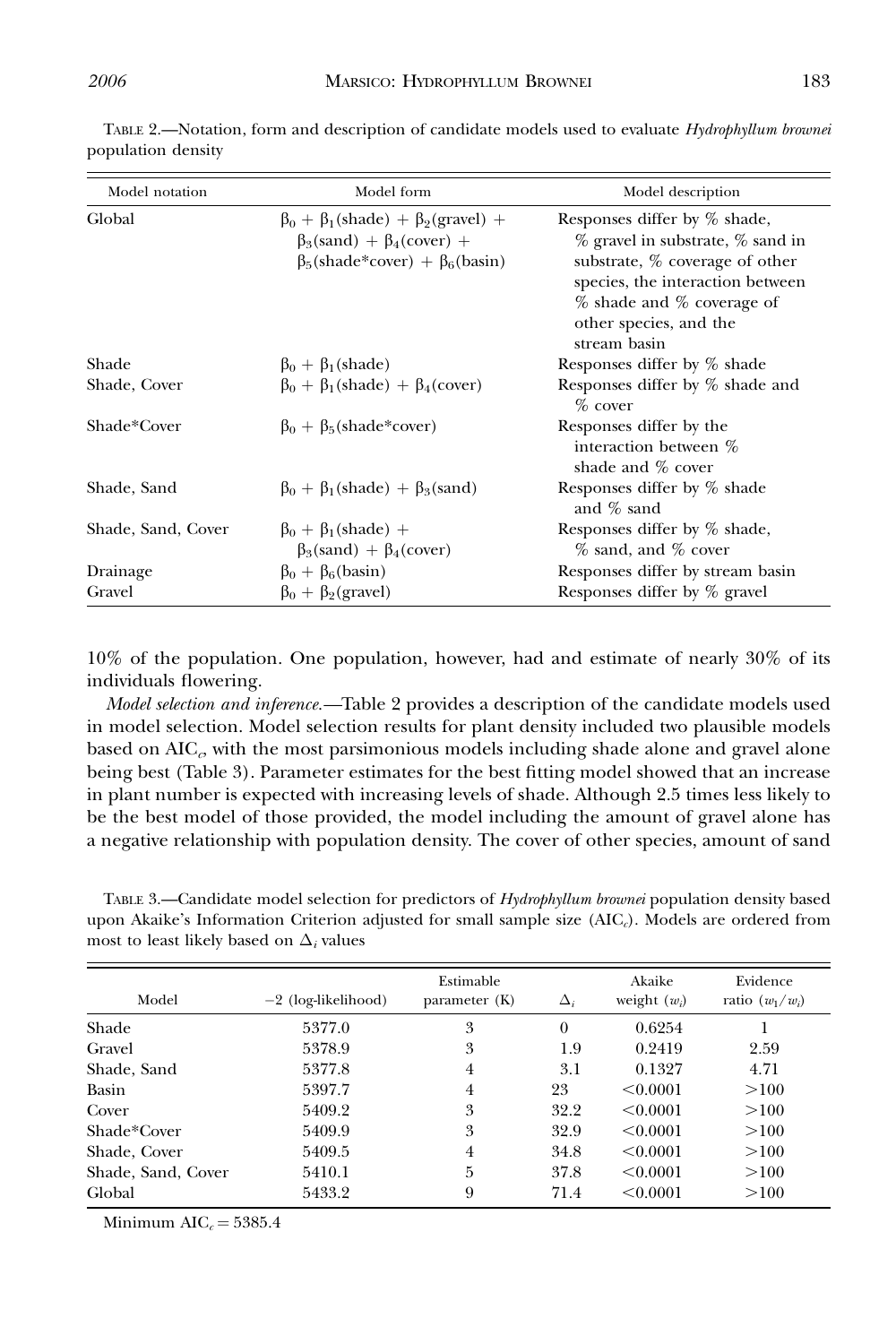and basin in which the populations were growing were not important in modeling plant density.

Population stage structure.—Leaf number and root swelling number were strongly correlated  $(n = 525, r = 0.542, P < 0.0001)$ . Therefore, leaf number distribution was used as the proxy for plant stage, since a greater sample size for leaf number was obtained. Additional evidence for using leaf number to indicate stage comes from the fact that of 56 plants about to flower, flowering or in fruit, only one had two leaves. All 55 others had three or more leaves. These data indicate that while individuals with one leaf may be the most abundant, they are not yet old enough or at a large enough stage to sexually reproduce. Individuals ranged from having one leaf to more than ten (a single individual produced 24 leaves), but since the number of individuals with more than five leaves was low, stages were defined as plants with one leaf, two, three, four and five or more leaves, resulting in five stage classes. Two stage class patterns emerged: (1) "dynamic," in which increasing stage class resulted in rapidly decreasing abundance and (2) ''normal,'' a more even patterned stage class (terminology used from Oostermeijer et al., 1994; Hegland et al., 2001; Aguraiuja et al., 2004) (Fig. 2). Eight populations displayed the dynamic stage class pattern, and six had a normal pattern. The chisquare analysis showed significant differences among sites ( $P < 0.0001$ , dF = 52).

Vegetative reproduction.—The vegetative reproduction experiment provided some unexpected results (Table 4). Hydrophyllum brownei was able to reproduce vegetatively from any portion of its root material, indicating that the species is a prolific asexual reproducer. Only one experimental pot out of 30 had no H. brownei growth. Intact rootstocks produced the highest proportion of individuals; only five rootstocks were planted in 2003, but 11 shoots were observed in 2004. All other treatments showed fewer individuals than the number planted. Still, the important finding is that all portions of the roots have the potential to grow into plants even when separated from the main rootstock.

### **DISCUSSION**

Hydrophyllum brownei's tuber-like root swellings are unique among North American Hydrophyllum species. The roots were found to be remarkably effective in vegetative reproduction, with more than half of the experimental units resulting in individuals. Any portion of root material has the potential to produce a viable individual when separated from a parent plant. A benefit of such prolific vegetative reproduction can be illustrated by the observation of rooting by feral hogs (Sus scrofa) through a H. brownei population along the Cossatot River in 2001 (S. Walker, pers. comm.). After Walker's observation, the site was visited in April 2003 and a high density of non-sexually reproducing (dynamic stage) individuals was found growing in the area of greatest disturbance. Cossatot River State Park and Natural Area was known as a H. brownei location before the hog manipulation of the soil, but the population may have increased in number of individuals and decreased in stage of individuals with the disruption and separation of many roots. One hundred and forty-eight individuals were counted in only 2.5  $m^2$  at the site, 64% of which had only one or two leaves, indicating a dense dynamic stage population. This life history trait of abundant vegetative reproduction influences population density and stage structure after a disturbance. As an adaptation to rocky and gravelly substrates, the root swellings will produce new plants if separated from the main rootstock by shifting gravel (Kral and Bates, 1991). They also may be an adaptation to other site disturbances, such as large scale soil manipulations caused by animals or flash floods.

Modeling changes in plant density resulted in a best fitting candidate model. In terms of conservation of the species, population density is an important factor. With this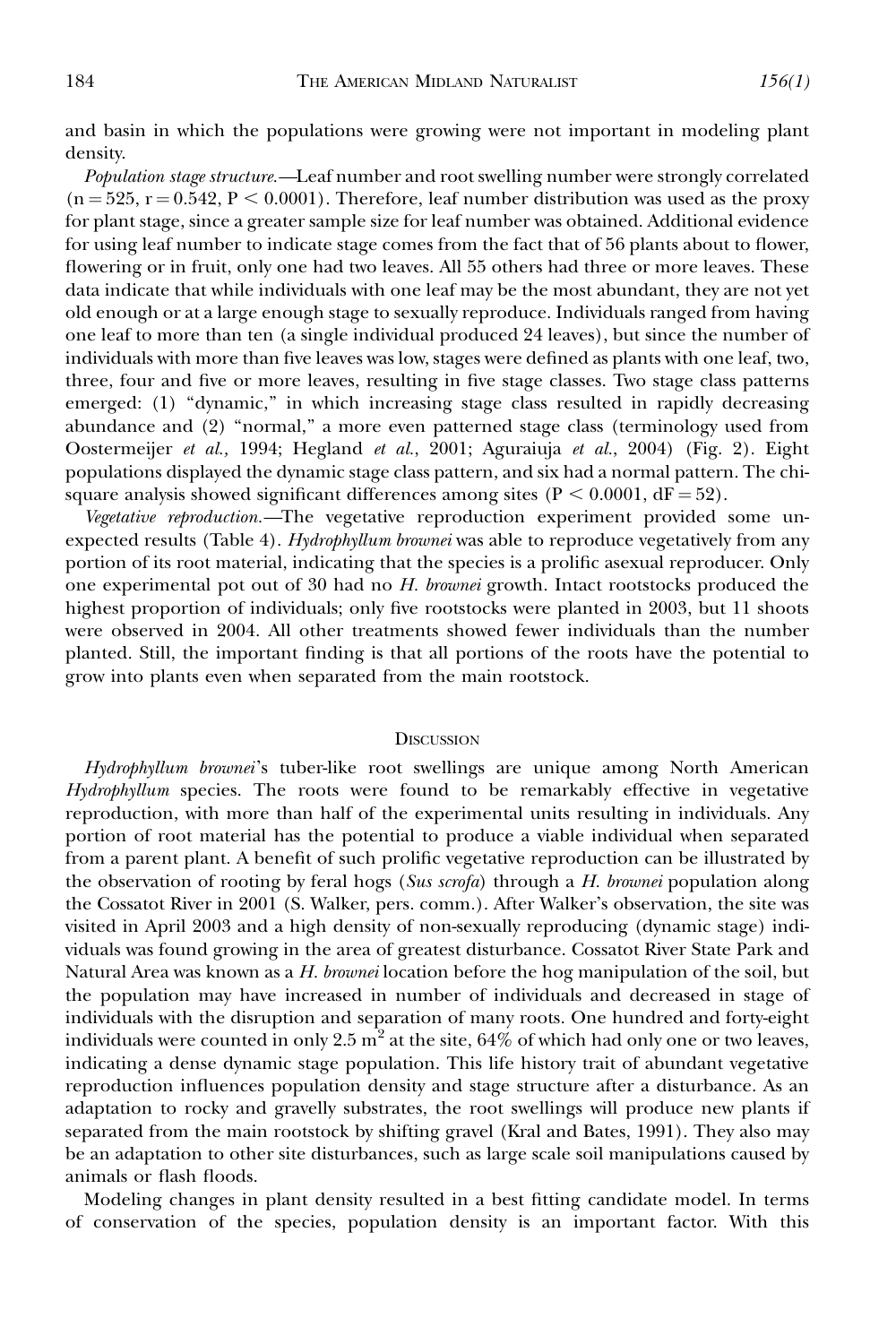



FIG. 2.—Representation of stage structure for two example populations measured. Eight populations exhibited dynamic stage distribution and six populations exhibited normal stage distribution. Stage is represented by the number of leaves: 1, 2, 3, 4 and  $5+$ 

understanding, a model incorporating shade would be most useful in making management recommendations, given the results from this study. Simply, the shadiest sites are best for Hydrophyllum brownei population density, and if sites are to be managed to maximize H. brownei populations, increased shade should be a priority. It is important to recognize that all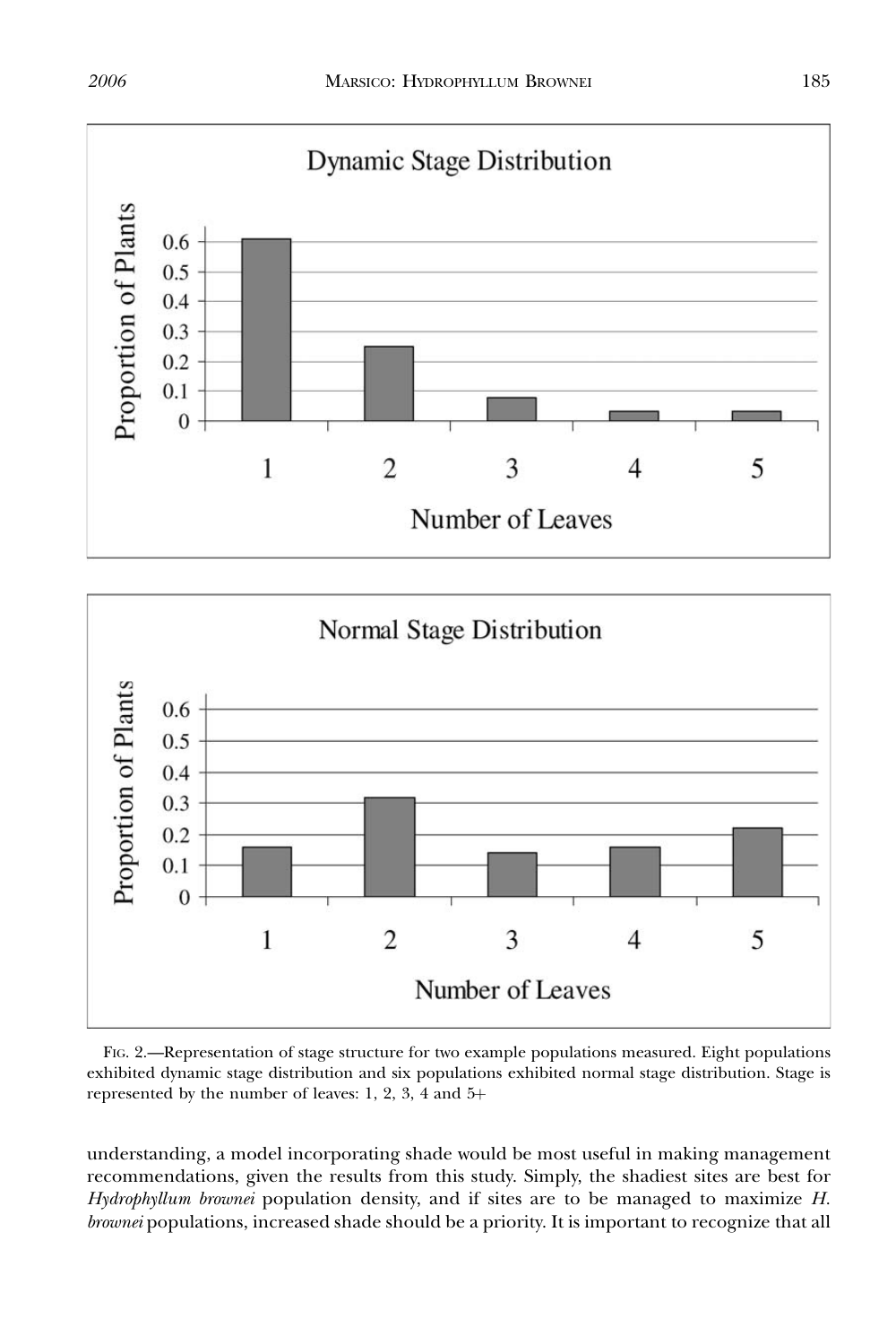| Description of treatment                      | Single root<br>axis with root<br>swellings | Root axis<br>stripped of<br>swellings | $\geq$ swellings<br>joined by roots<br>(no root axis) | "New" root<br>swellings | "Old" root<br>swellings |
|-----------------------------------------------|--------------------------------------------|---------------------------------------|-------------------------------------------------------|-------------------------|-------------------------|
| Number of roots planted per pot               |                                            | 6                                     | $4$ in 2 pots, $5$ in 1                               | 15                      | 20                      |
| Number of pots                                | 5                                          | 3                                     |                                                       | 10                      | 9                       |
| Total no. of observed new plants              | 11                                         | 16                                    |                                                       | 92                      | 67                      |
| Range of no. of living<br>individuals per pot | $1 - 4$                                    | $5-6$                                 | $0 - 2$                                               | $4 - 13$                | $4 - 10$                |

TABLE 4.—Summary of number of plants generated from each root treatment in the vegetative reproduction experiment

the sites investigated were shady, but that even small increases in shade values correlate with increased densities. Based on previous research (Beckmann, 1979; Kral and Bates, 1991; FTN Associates, pers. comm.) it is understandable that shade amounts would be influential in determining densities of a shade-requiring species.

The strong correlation between number of root swellings and number of leaves provides evidence that leaf number is a good indicator of plant stage. In addition, most Hydrophyllum brownei plants appear to require a minimum of three leaves to produce flowers. Therefore, flower production may be the result of an individual reaching a critical stage (Morgan, 1971). Instead of an absolute age, the stage acts as a relative measure indicating that a plant with one leaf is less equipped for sexual reproduction than a plant with six. Plants of a young age will likely be in an early stage, but older plants may be in a range of stages (Boucher, 1997). Whereas a young H. brownei individual will have only few leaves, an older individual may have few or many leaves depending on external factors such as rootstock division. However, if root swelling number and number of leaves are an indication of stored starch and nutrient reserves required for sexual reproduction, actual age may be entirely irrelevant when studying H. brownei reproductive dynamics.

An important finding of this research was that population variability observed in 2002 (in terms of individual leaf number and proportion of flowering individuals) was caused by different population stage structures. Two basic patterns emerged: the "normal," even-stage structure and the ''dynamic'' stage structure, weighted toward few leafed individuals (Oostermeijer et al., 1994; Hegland et al., 2001). No populations had only late stage, ''regressive'' individuals, indicating that no populations were in a state of senescence. However, populations with such high numbers of young recruits may be telling of the prolific reproduction of individuals in this species. Differences observed in stage class may be an indication of disturbance to populations. Populations with ''dynamic'' stage classes may have been disturbed more recently than those with a ''normal'' stage distribution. However, "dynamic" populations could also mean that the populations were more recently established (Aguraiuja et al., 2004). With only 56 of 1181 individuals  $(4.7%)$  flowering, Hydrophyllum brownei plants seem to rely heavily on vegetative reproduction to recruit new individuals. Still, important population parameters of survivorship and fecundity remain unknown. Like Fritillaria camtschatcensis, studied by Yonezawa et al. (2000), H. brownei has a similarly complex life history, which requires further understanding for conservation and careful management of the species.

An important note to future investigators of Hydrophyllum brownei is that studies conducted on H. brownei must consider a very important aspect of the species' phenology: nonflowering individuals only have visible shoots from mid-March through the first week in May, and even then they may begin senescing as early as late April. On the other hand, flowering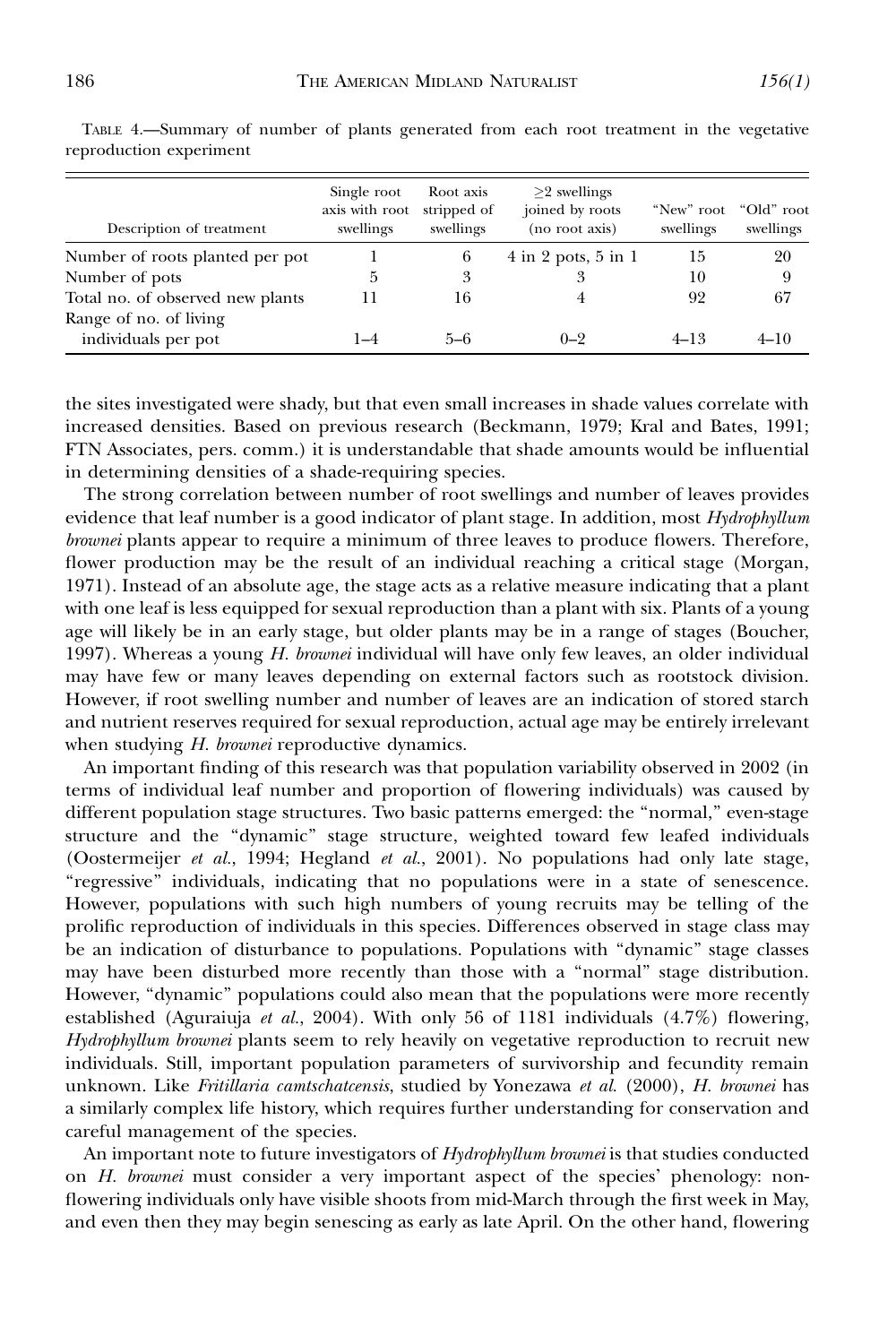individuals, which produce shoots as early as those not flowering, only flower from late April through mid-May. Population studies, therefore, in which both non-reproductive and reproductive individuals are important may not be able to be investigated at the same time, and the study window is short for both.

This research provides important observational information about a newly described and very little known Ouachita Mountain endemic species. However, the study has created opportunity for future investigation in almost every aspect of Hydrophyllum brownei's biology. New sites were discovered as a result of previous research (Marsico, 2003), but the distinction between site and population is left unexplored. In addition, care must be taken when interpreting number of populations and population sizes when considered from the population genetics standpoint. It is now known that the species has great potential for vegetative reproduction and individual or population persistence. Two questions come out of such knowledge: why, if the individuals of the species are so good at reproducing, is the species so limited in extent and distribution (*i.e.*, not all shady riparian habitats in the Ouachita Mountains support H. brownei populations), and what is the ratio of sexual to vegetative reproduction in terms of the next generation? If vegetative reproduction is the main source of new individuals, genetic variability may be excessively low in H. brownei. Having an understanding of the genetic diversity within H. brownei could help answer the question, ''What is the most serious risk to the persistence of populations or the species?''

Acknowledgments.—I thank Johnnie Gentry, Cindy Sagers and David Krementz who provided edits and ideas for the directions of this project. Brett Collier assisted with the model development and analysis. Edie Hardcastle assisted in field work and data collection method design. Briggs Skulman provided materials and assistance in discerning root swelling anatomy. Sarah Nunn, Leesia Marshall-Rosenberger and Krista Clements Peppers revised earlier versions of this manuscript. An anonymous reviewer provided excellent comments that improved the work. I thank Katie Marsico for her assistance in soil texture analysis and above all her moral support and love.

## LITERATURE CITED

- AGURAIUJA, R., M. MOORA AND M. ZOBEL. 2004. Population stage structure of Hawaiian endemic fern taxa of Diellia (Aspleniaceae): implications for monitoring and regional dynamics. Can. J. Bot., 82(10):1438–1445.
- ASHWORTH, J., D. KEYES, R. KIRK AND R. LESSARD. 2001. Standard procedure in the hydrometer method for particle size analysis. Commun. Soil Sci. Plant Anal., 32(5&6):633-642.
- BECKMANN, R. L., Jr. 1979. Biosystematics of the genus Hydrophyllum L. (Hydrophyllaceae). Am. J. Bot., 66(9):1053–1061.
- BOUCHER, D. H. 1997. General patterns of age-by-stage distributions. J. Ecol., 85:235–240.
- BRADY, N. C. AND R. R. WEIL. 2000. Elements of the nature and properties of soils. Prentice Hall, Inc., Upper Saddle River, New Jersey. 559 p.
- BURNHAM, K. P. AND D. R. ANDERSON. 2002. Model selection and multimodel inference: a practical information-theoretic approach, 2nd ed. Springer-Verlag New York, Inc., New York. 488 p.
- CONSTANCE, L. 1942. The genus Hydrophyllum L. Am. Midl. Nat., 27:710–731.
- DAY, P. R. 1965. Particle fractionation and particle-size analysis. In: C. A. Black (ed.). Methods of soil analysis. American Society of Agronomy, Inc., Madison, Wisconsin.
- GEE, G. W. AND J. W. BAUDER. 1986. Particle-size analysis. In: A. Klute (ed.). Methods of soil analysis, part 1. Physical and mineralogical methods. American Society of Agronomy—Soil Science Society of America, Madison, Wisconsin.
- GUREVITCH, J., S. M. SCHEINER AND G. A. FOX. 2002. The ecology of plants. Sinauer Associates, Inc., Publishers, Sunderland, Massachusetts. 523 p.
- HEGLAND, S. J., M. VAN LEEUWEN AND J. G. B. OOSTERMEIJER. 2001. Population structure of Salvia pratensis